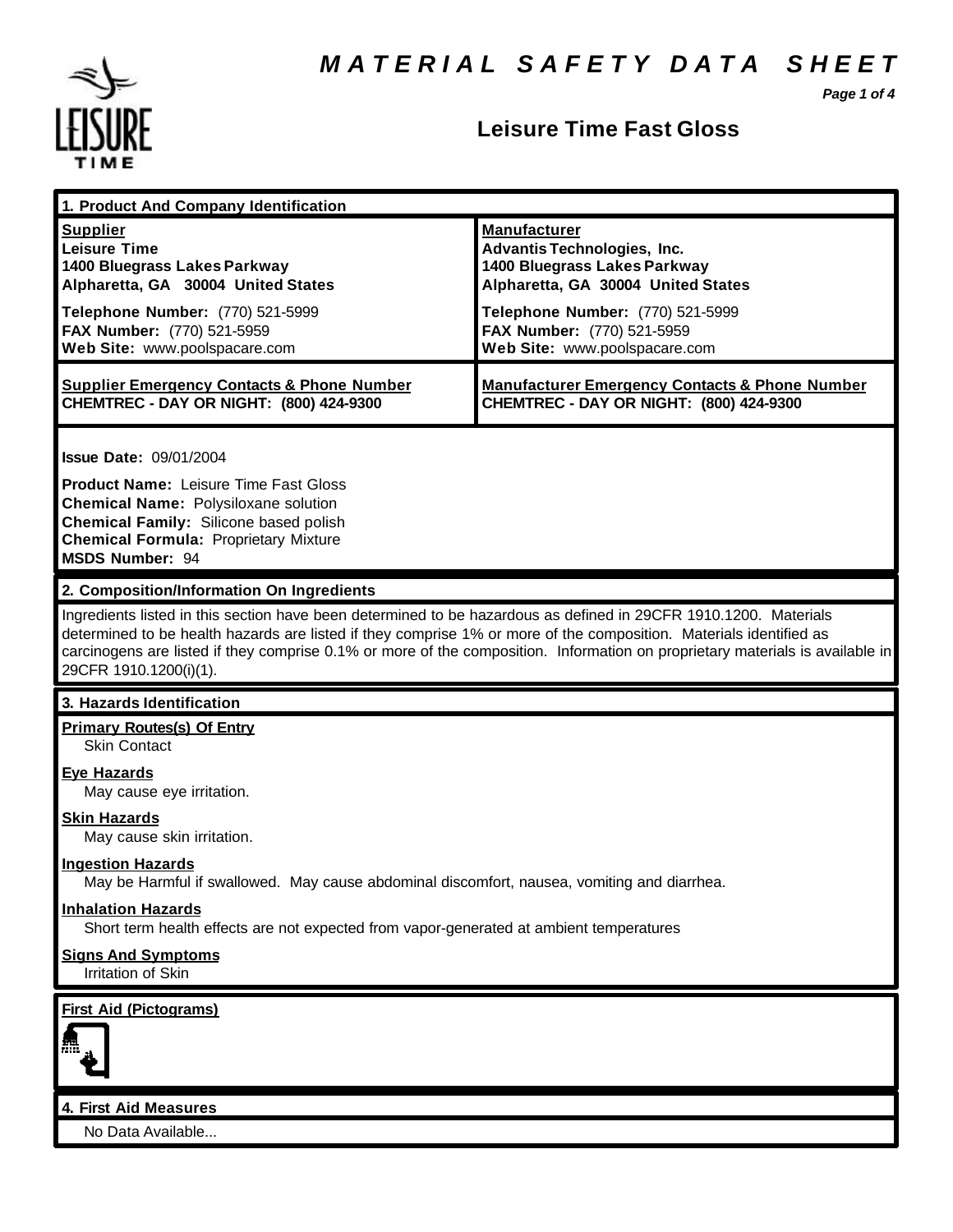## *M A T E R I A L S A F E T Y D A T A S H E E T Page 2 of 4*

### **Leisure Time Fast Gloss**

#### **4. First Aid Measures - Continued**

#### **Eye**

In case of contact, hold eyelids apart and immediately flush eyes with plenty of water for at least 15 minutes. Call a physician or a poison control center if irritation persists.

#### **Skin**

In case of contact, immediately flush skin with soap and plenty of water. Remove contaminated clothing and shoes. Get medical attention if irritation persists.

#### **Ingestion**

Do not induce vomiting. If victim is fully conscious, give 2 glasses of water. Obtain medical attention.

#### **Inhalation**

If breathing is difficult remove to fresh air.

#### **Fire Fighting (Pictograms)**



#### **5. Fire Fighting Measures**

**Flash Point:** N/A °F **Flammability Class:** N/A

**Fire And Explosion Hazards**

#### **Extinguishing Media**

Use the appropriate extinguishing media for the surrounding fire.

#### **Fire Fighting Instructions**

Firefighters should wear self-contained breathing apparatus and full protective gear. Water can be used to cool and protect exposed material.

#### **6. Accidental Release Measures**

Clean up spill immediately. Contain and/or absorb spill with inert material (e.g. sand, vermiculite). Use appropriate containers to avoid environmental contamination.

#### **7. Handling And Storage**

#### **Handling And Storage Precautions**

Keep out of reach of children. Store material in a cool and dry place. Keep containers tightly closed.

#### **Handling Precautions**

Use only with adequate personal protection.

#### **Storage Precautions**

Keep out of reach of children.

#### **Work/Hygienic Practices**

Use safe chemical handling procedures suitable for the hazards presended by this material. Avoid contact with eyes and skin.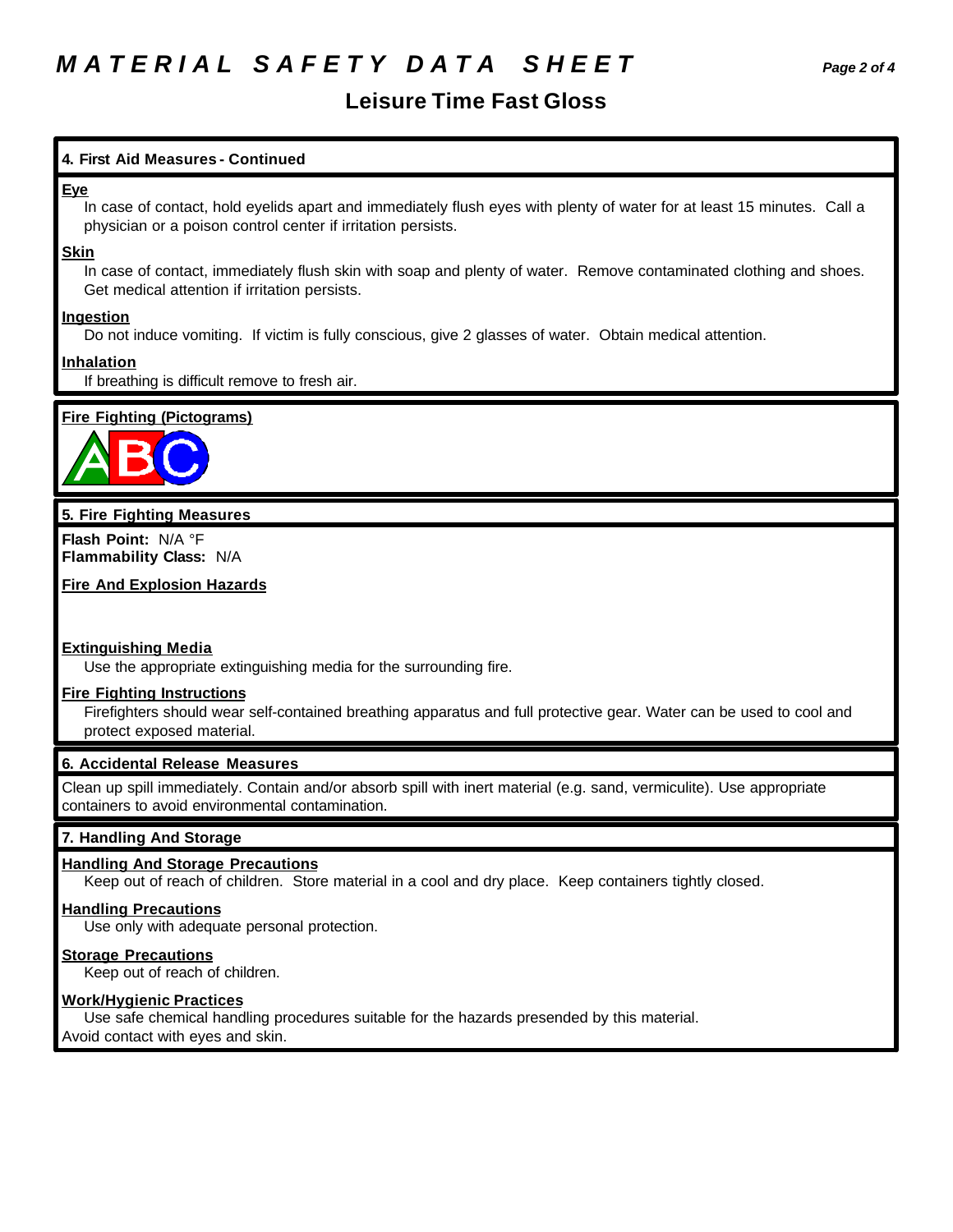# *M A T E R I A L S A F E T Y D A T A S H E E T Page 3 of 4*

## **Leisure Time Fast Gloss**

| <b>Protective Clothing (Pictograms)</b>                                                                                                                                                                                                                                                                                                           |
|---------------------------------------------------------------------------------------------------------------------------------------------------------------------------------------------------------------------------------------------------------------------------------------------------------------------------------------------------|
| 8. Exposure Controls/Personal Protection                                                                                                                                                                                                                                                                                                          |
| <b>Engineering Controls</b><br>Local exhaust acceptable. Special exhaust not required                                                                                                                                                                                                                                                             |
| <b>Eye/Face Protection</b><br>Safety glasses with side shields or goggles recommended.                                                                                                                                                                                                                                                            |
| <b>Skin Protection</b><br>Chemical-resistant gloves.                                                                                                                                                                                                                                                                                              |
| <b>Respiratory Protection</b><br>None normally required.                                                                                                                                                                                                                                                                                          |
| 9. Physical And Chemical Properties                                                                                                                                                                                                                                                                                                               |
| <b>Appearance</b><br>Thick white emulsion                                                                                                                                                                                                                                                                                                         |
| Odor<br><b>Bland odor</b>                                                                                                                                                                                                                                                                                                                         |
| <b>Chemical Type: Mixture</b><br><b>Physical State: Liquid</b><br>Melting Point: n/a °F<br>Boiling Point: 212 °F<br><b>Specific Gravity: 1.46</b><br>Molecular Weight: NOT DETERMINED<br>Percent Volitales: NOT DETERMINED<br>Vapor Pressure: NOT DETERMINED<br>pH Factor: 7-8<br><b>Solubility: SOLUBLE</b><br>Evaporation Rate: NOT ESTABLISHED |
| 10. Stability And Reactivity                                                                                                                                                                                                                                                                                                                      |
| <b>Stability: Stable</b><br>Hazardous Polymerization: Will not occur.                                                                                                                                                                                                                                                                             |
| 11. Toxicological Information<br>No Data Available                                                                                                                                                                                                                                                                                                |
| 12. Ecological Information                                                                                                                                                                                                                                                                                                                        |
| No Data Available                                                                                                                                                                                                                                                                                                                                 |
| 13. Disposal Considerations                                                                                                                                                                                                                                                                                                                       |
| Dispose in accordance with applicable federal, state and local government regulations.                                                                                                                                                                                                                                                            |
| 14. Transport Information                                                                                                                                                                                                                                                                                                                         |
| <b>Proper Shipping Name</b><br><b>NOT REGULATED</b>                                                                                                                                                                                                                                                                                               |